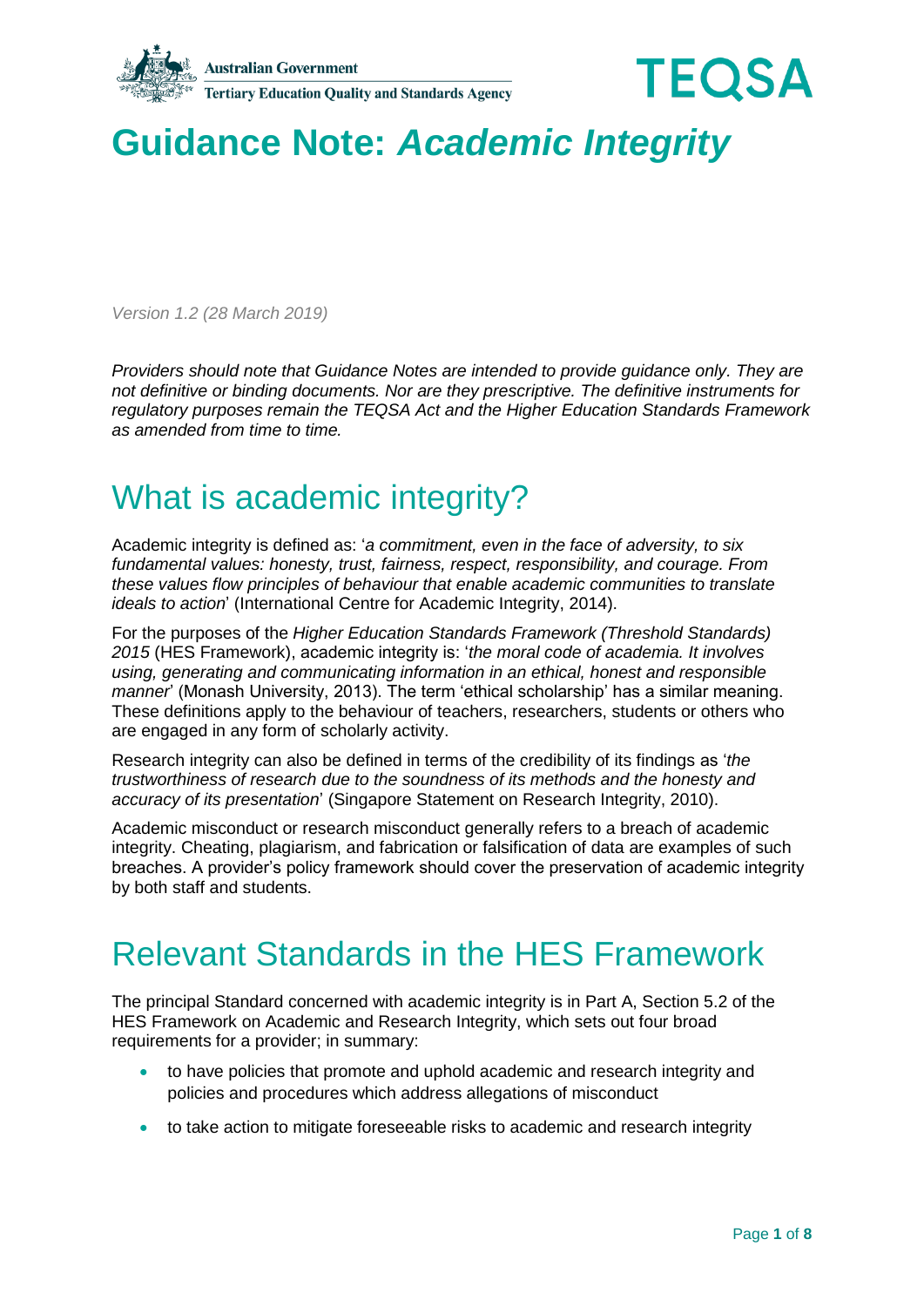



- to provide students and staff with guidance and training on what constitutes academic or research misconduct and the development of good practices in maintaining academic and research integrity, and
- to ensure that academic and research integrity are maintained in arrangements with any other party involved in the provision of higher education.

Section 4.2 on research requires providers (if they undertake research) to have a research policy framework that is designed to achieve resolution of allegations of misconduct in research, among other matters (Standard 4.2.1).

Under Section 6.2 on Corporate Monitoring and Accountability, the governing body of a provider is required to ensure that the occurrence and nature of misconduct and breaches of academic or research integrity are monitored, and that action is taken to address underlying causes (Standard 6.2.1j).

Similarly, Section 6.3 on Academic Governance makes it clear that academic bodies of the provider are responsible for maintaining oversight of academic and research integrity, including the monitoring of potential risks (Standard 6.3.2d).

Section 7.2 on Information for Prospective and Current Students requires providers to make information on and expectations of academic integrity available to students before their acceptance of an offer (Standard 7.2.2d). (Note: This does not obviate or substitute for the need to revisit matters of academic integrity as part of enrolled students' learning experiences). On admissions, appropriate credit for prior learning is a provider requirement under Standard 1.2.2b.

Section 7.3 on Information Management requires providers to prevent unauthorised or fraudulent access to private or sensitive information, including information where unauthorised access may compromise academic or research integrity (Standard 7.3.3b). One example of this would be unauthorised access to students' academic records. Standard 7.3.3c also obliges providers to document and record responses to allegations of misconduct and breaches of academic or research integrity. This can be the basis for analysis and identification of recurring issues.

Part B of the HES Framework on provider categories, sets out the requirements for use of the title 'university'. Any provider seeking to use the title 'university' as an Australian university must have particularly systematic, mature internal processes for the maintenance of academic standards and academic integrity.

#### Intent of the Standards

The overall intent of the Standards in relation to academic integrity is to ensure that all the academic activities of the provider, including those carried out in collaboration with other bodies, uphold internationally-accepted norms of integrity and honesty in scholarly work. Academic integrity is fundamental to the success and credibility of higher education globally. Providers therefore need to treat Section 5.2 on Academic and Research Integrity as defining the basic and essential requirements for credible operation as a higher education provider.

As part of their authority to award formal qualifications, higher education providers have obligations to ensure integrity is maintained in all aspects of the process, including: admissions, teaching, student assessment, the awarding of grades and approval for students to graduate with a qualification. Courses of study need to be of an appropriate level and volume of learning. All staff and students have obligations to uphold academic integrity.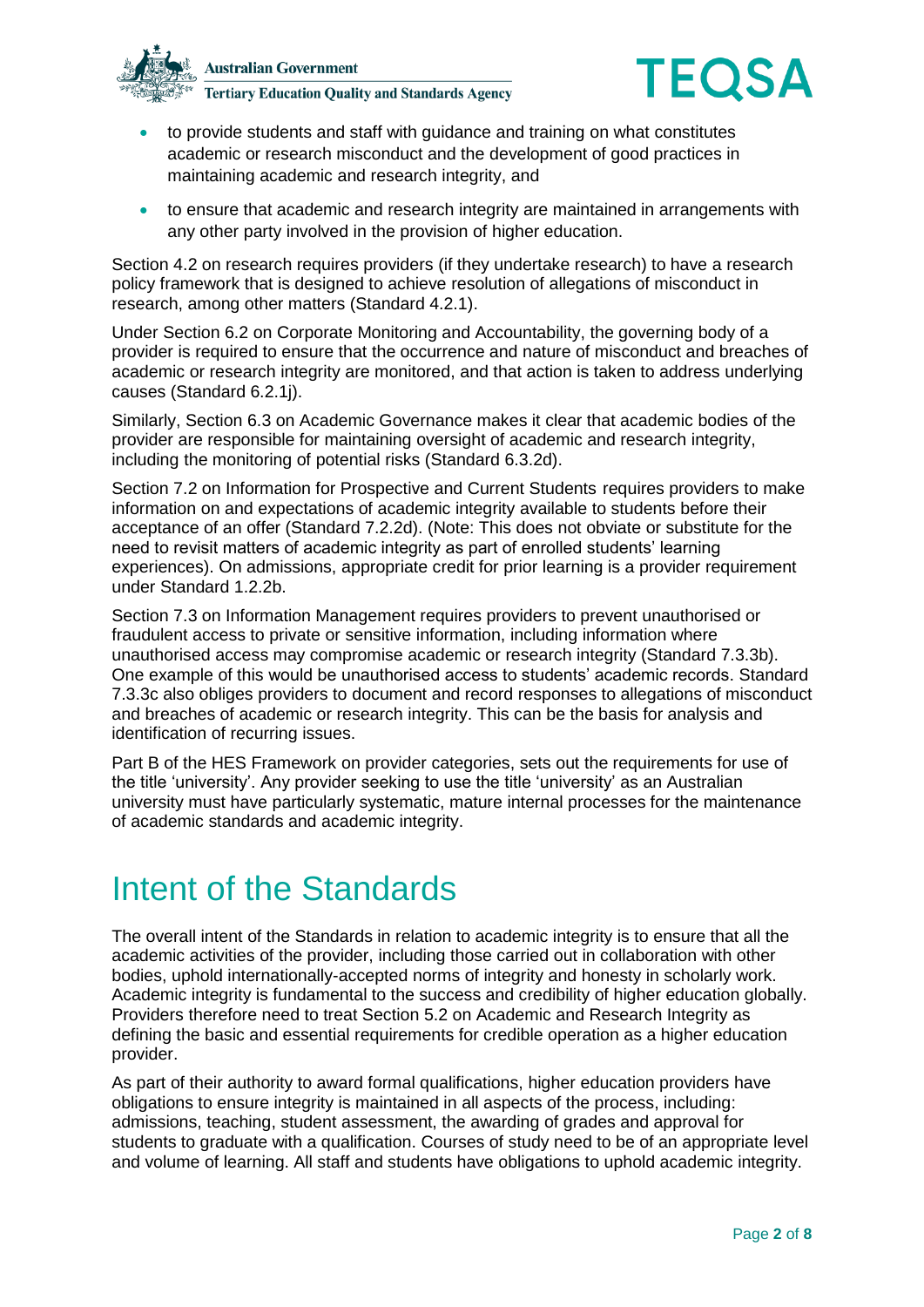



Breaches of academic integrity in regard to courses of study include:

- plagiarism and failures of correct acknowledgement practice
- contract cheating or paying for another person to prepare an assignment
- submitting (for assessment or review) work prepared by another person
- collusion, such as any unauthorised collaboration in preparation or presentation of work, including knowingly allowing personal work to be copied by others
- all forms of cheating in examinations and other assessment tasks
- offering or accepting bribes (money or sexual or other favours), e.g. for admission or for grades, and
- fabrication or falsification of information or student identity.

Any of these practices undermine the integrity of assessment of students' work and thus place the credentialing authority of the provider at risk and, in consequence, its reputation as well.

Staff of a provider need to employ correct acknowledgement practice in their teaching when they are using text, images, videos and other artefacts sourced from others. The academic integrity of a course of study may be questioned if unacknowledged use is made of external materials. Such acknowledgement practices may be accommodated in or modified by prevailing copyright, licensing and intellectual property requirements, which should be accessible to staff and students who may need to be aware of those requirements.

Integrity in research can be defined as 'good research practice and conduct'. Many aspects of good practice have been codified in the *Australian Code for the Responsible Conduct of Research* (2007)<sup>1</sup>.

Good practice includes:

- intellectual honesty in proposing, performing, and reporting research
- accuracy in representing contributions to research proposals and reports
- **•** fairness in peer review
- collegiality in scientific interactions, including communications and sharing of resources
- transparency in conflicts of interest or potential conflicts of interest
- **•** protection of human subjects in the conduct of research
- humane care of animals in the conduct of research, and
- adherence to the mutual responsibilities between investigators and research participants (National Research Council of the National Academies, 2002).

Breaches of research integrity include:

• plagiarism

-

• falsifying or fabricating data

<sup>1</sup> The *Australian Code for the Responsible Conduct of Research* was under review at the time of writing this guidance note.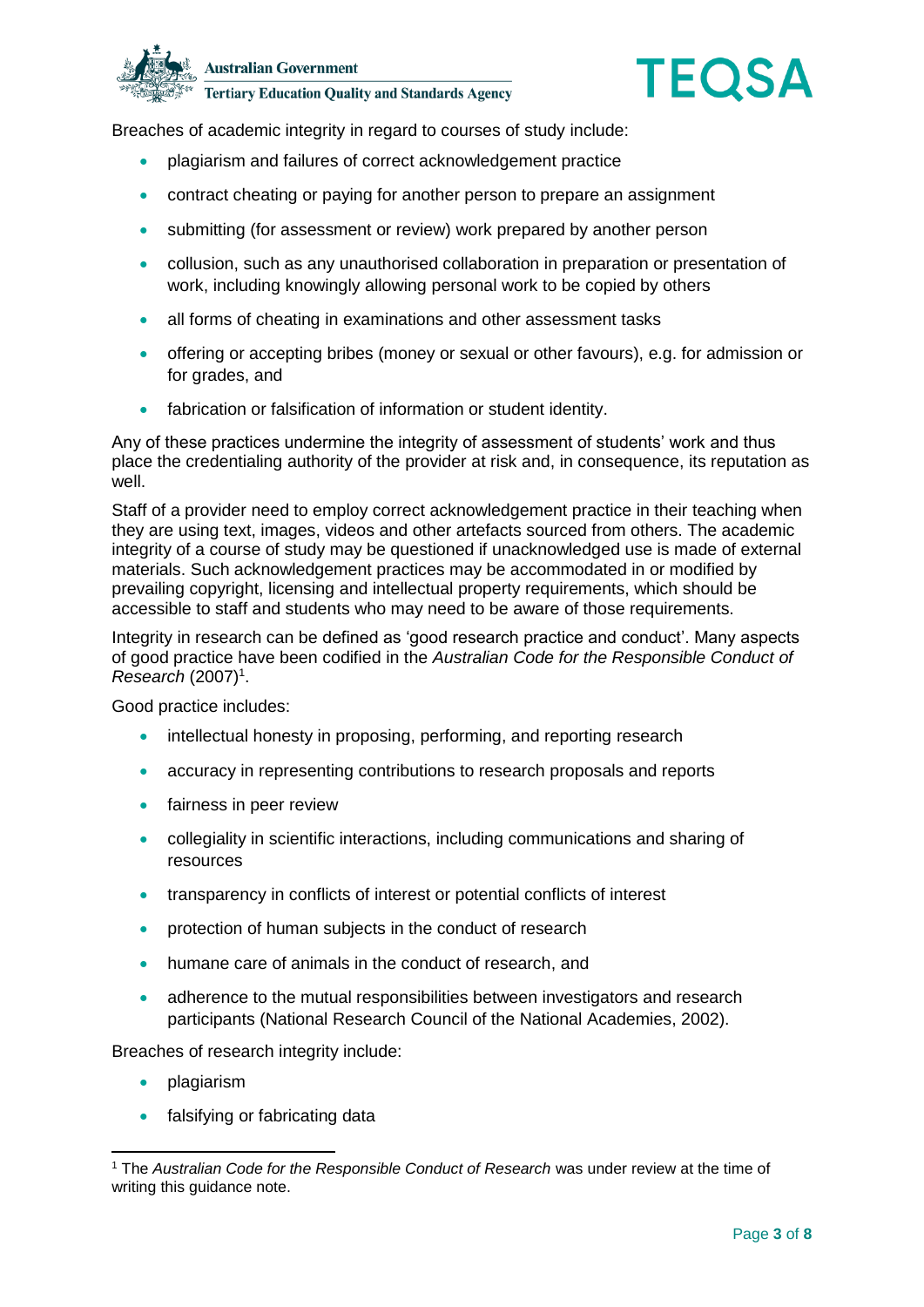



- deliberately omitting data to obtain a desired result
- using data from other researchers without due acknowledgement
- representing observations as genuine when they are not, and
- **•** misleading attributions of authorship.

Other actions that may be considered breaches of research integrity include the conduct of research in ways that seriously deviate from accepted standards, or in ways that are dishonest, reckless or negligent. A failure to obtain required prior ethical or regulatory approval, or a failure to conduct the research project in accord with an approved ethical or regulatory protocol may also constitute a breach.

Academic integrity is such a core requirement of higher education that it must be defended at all points where a breach could occur. The intent of the Standards is for providers to consider all potential risks to academic integrity, in learning and teaching, and in research, and take steps to control these risks (Bretag et al., 2011).

Providers need to ensure that their policies, practices and systems for academic integrity cover both staff and students, and that they address collaborative activities as well. They also need to ensure their institutional culture reinforces a commitment to academic integrity.

No matter how good a provider's systems are, there will inevitably be instances of academic or research misconduct by staff or students. Experience has shown that a minority of students will plagiarise, collude, submit work that is not their own, or try to cheat in exams. It is also the case that the means by which cheating occurs are continually becoming more technologically sophisticated.

In response, many higher education providers require commencing students to take a short course on academic integrity. Institutions also use text matching software to help students to learn good practices in correct referencing and to deter plagiarism. Fundamentally however, promoting and upholding academic integrity relies on the honesty and commitment of individual staff, supported by the systemic and cultural support of the provider.

Sections 4.1 on Research and 4.2 on Research Training set out requirements that are designed to help providers to avoid research misconduct, while Section 7.3 alerts providers to the need to have accurate and highly secure information systems in order to protect against practices such as the changing of students' grades or leaking of questions prior to an examination.

## Risks to Quality

The central focus of the Section on Academic and Research Integrity, and of TEQSA, is the need for providers to control risks to the credibility of their qualifications and institutional reputation. If a higher education provider loses its reputation for integrity, its continued existence is jeopardised. Reputational damage to one provider may also lead to damage to the Australian higher education sector.

As indicated above, there are many areas of a provider's operations that can lead to academic or research misconduct. For these reasons, and because of the potential of even a single incident to inflict major reputational damage, both the provider's governing body and its academic governance bodies need to monitor the effectiveness of practices and systems, and to be alert to new forms of academic misconduct. The ever-increasing availability of internet and digital technologies (including smartphones), and of electronic academic content, expands the potential for new forms of academic misconduct. For this reason,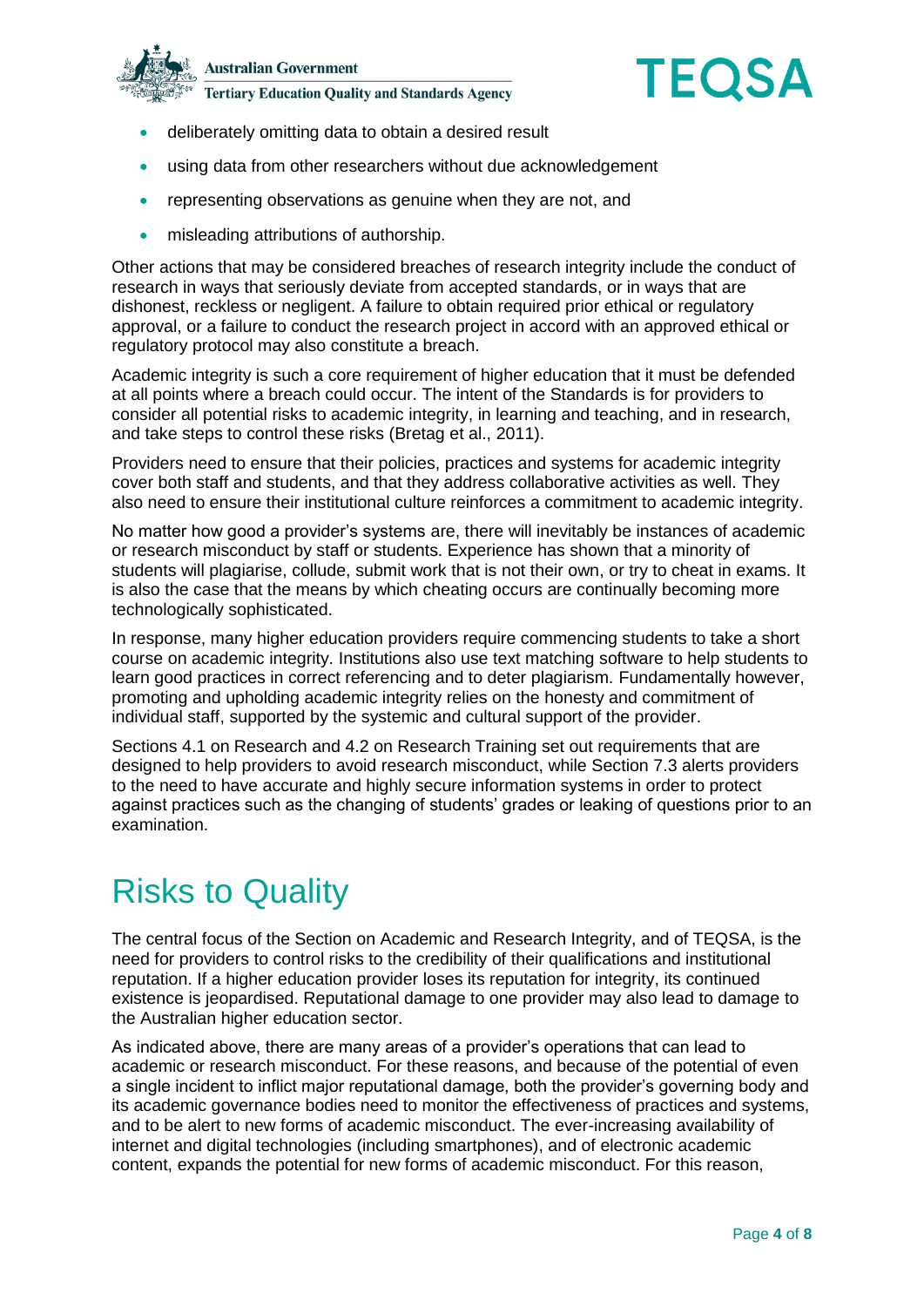



providers need to be aware of the capabilities and potential of emerging technologies, and of the issues these may cause for the protection of academic integrity.

The risks of breaches of academic or research integrity may be magnified in arrangements with other parties such as research collaborations or joint awards, and especially in instances where a provider's qualifications are being delivered through a third party. While the provider may have robust policies and practices in place to protect academic integrity, those of the partner institution also need to be congruent, compatible and equally robust. The details in this regard must be thoroughly worked through before agreements are entered into.

Breaches of academic or research integrity tend to be high profile in the media (not only in the academic media), which reflects the seriousness with which the global academic community takes its commitment to honest, ethical scholarship. In many cases, an allegation or series of allegations will trigger the spotlight of public attention.

Inevitably, breaches of academic or research integrity, even inadvertent breaches, will occur in the life of any established higher education provider. A provider that does not address such breaches with due care or attention, or that mishandles the processes, may inflict further reputational damage on itself. A provider's processes for addressing allegations of academic or research misconduct need to respect the principles of fairness, natural justice, and confidentiality for interested parties. (Note: Providers may also have to comply with specific state or territory legislation such as corruption legislation).

It takes courage for a lone individual to raise concerns over academic or research misconduct. Providers will need to consider whether their institutional culture allows confidential opportunities for any concerns to be raised and addressed. They may need to implement processes to protect whistle-blowers.

### What will TEQSA look for?

This part of the guidance note covers the full extent of the Standards, and corresponding evidence that TEQSA may require, in relation to academic and research integrity.

For new applicants seeking initial registration and course accreditation, TEQSA will require evidence to be provided in relation to all relevant Standards.

For existing providers, the scope of Standards to be assessed and the evidence required may vary. This is consistent with the regulatory principles in the TEQSA Act, under which TEQSA has discretion to vary the scope of its assessments and the related evidence required. In exercising this discretion, TEQSA will be guided by the provider's regulatory history, its risk profile and its track record in delivering high quality higher education.

TEQSA's case managers will discuss with providers the scope of assessments and evidence required well ahead of the due date for submitting an application.

The evidence required for particular types of application is available from the Application Guides on the TEQSA website.

Providers are required to comply with the Standards at all times, not just at the time of application, and TEQSA may seek evidence of compliance at other times if a risk of noncompliance is identified.

In the first instance, TEQSA will look at the provider's policies and procedures intended to uphold the academic and research integrity of courses, research and research training, and the institutional policies and procedures to address allegations of misconduct, as required under Standard 5.2.1. TEQSA will consider not only the presence of policies and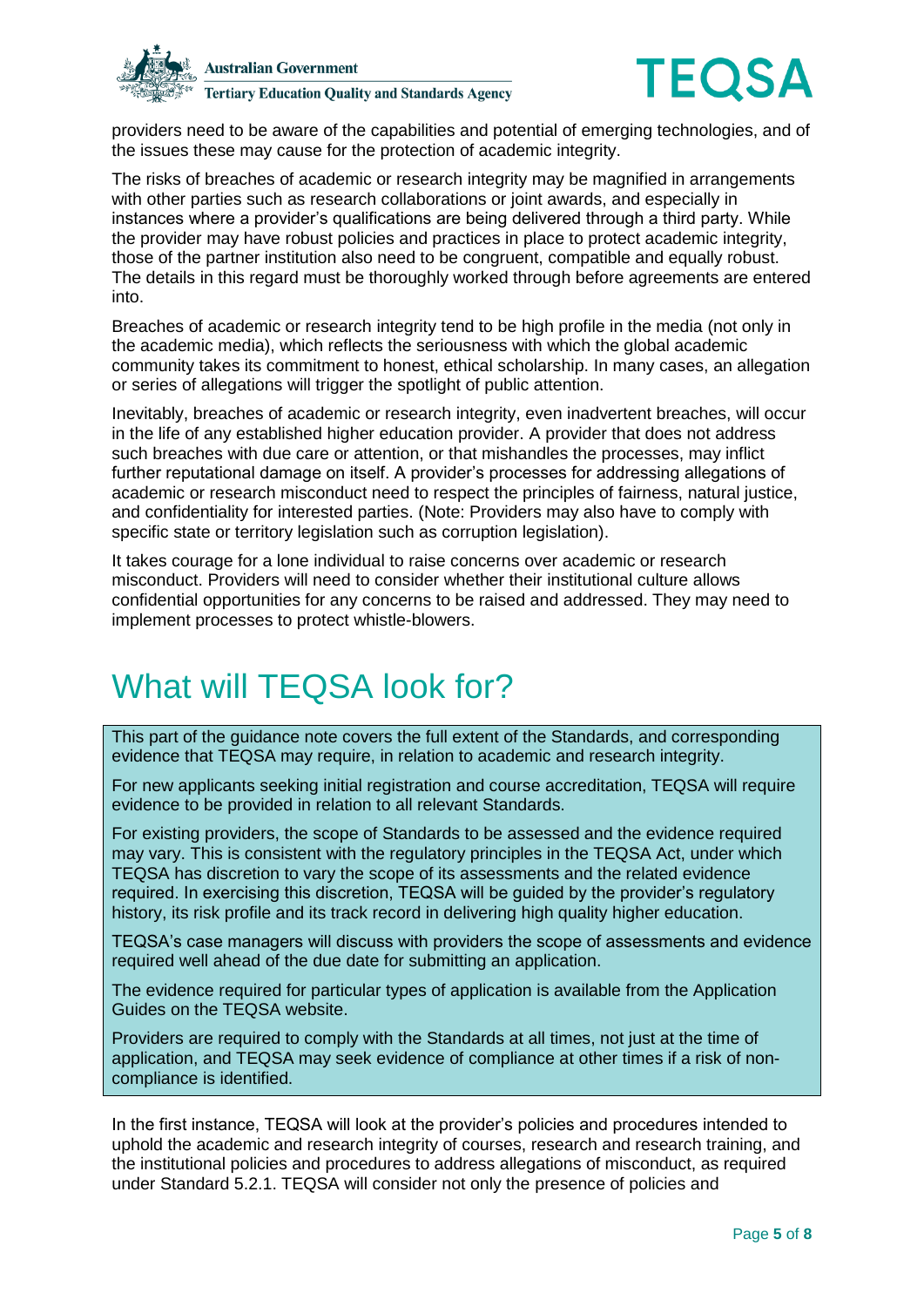



procedures, but also whether or not they are accessible, appropriate for the scale of the provider's operations, known by staff and students, implemented, and demonstrated to be effective in practice. This will include the mechanisms the provider has used to determine for itself whether its policies and procedures are effective.

For providers seeking to use an Australian university title under Part B of the HES Framework, TEQSA will consider the extent to which the provider has systematic, mature internal processes to protect academic integrity and how these are monitored.

TEQSA will also seek evidence that the provider is taking preventative action to mitigate foreseeable risks to academic and research integrity through its academic governance arrangements, including the monitoring of potential risks (Standard 6.3.2d). TEQSA will consider whether the provider's corporate governance arrangements ensure that breaches of academic or research integrity are monitored and action is taken to address underlying causes (Standard 6.2.1j).

TEQSA may seek information on the processes used to manage specific cases where an allegation of academic or research misconduct was made, how fair treatment was ensured, the information systems used to record relevant information and how the provider acted on this information to improve its operations (see Standards 5.2.2 and 7.3.3c).

In regard to students, TEQSA will first consider the information provided to prospective students on academic integrity (Standard 7.2.2d) and may consider how academic integrity is maintained in the institution's admission processes, including entry requirements that are of an academic nature such as verification of previous academic attainments. TEQSA will also consider the extent to which students are provided with guidance on what constitutes academic or research misconduct, and supported to develop good practices. TEQSA will consider the extent to which the provider has effective systems in place to prevent, deter and detect academic misconduct, particularly in regard to the assessment of student work, e.g. for assignments and security of examinations.

As part of this process, TEQSA may seek information on:

- the institutional systems for monitoring, reporting and recording instances of student academic misconduct
- the number and types of incidents of student academic misconduct, and
- whether individual cases were addressed effectively and consistently.

TEQSA may also seek evidence that:

- the provider uses academic integrity breach data to improve practices in teaching and learning, and
- that academic staff, in their learning and teaching roles, have been provided with adequate training and support to ensure that they themselves demonstrate academic integrity.

For providers whose staff engage in research, TEQSA will consider research integrity in the context of applicable Standards on research and external requirements such as *the Australian Code for Responsible Conduct of Research.* TEQSA may seek information on how any students engaged in research training learn about and practice academic and research integrity. Refer to the separate guidance notes on Research and Research Training for further information.

For providers that have arrangements with other parties, TEQSA may explore the ways in which academic and research integrity and accountability for integrity are established. implemented and monitored through management of the partnership.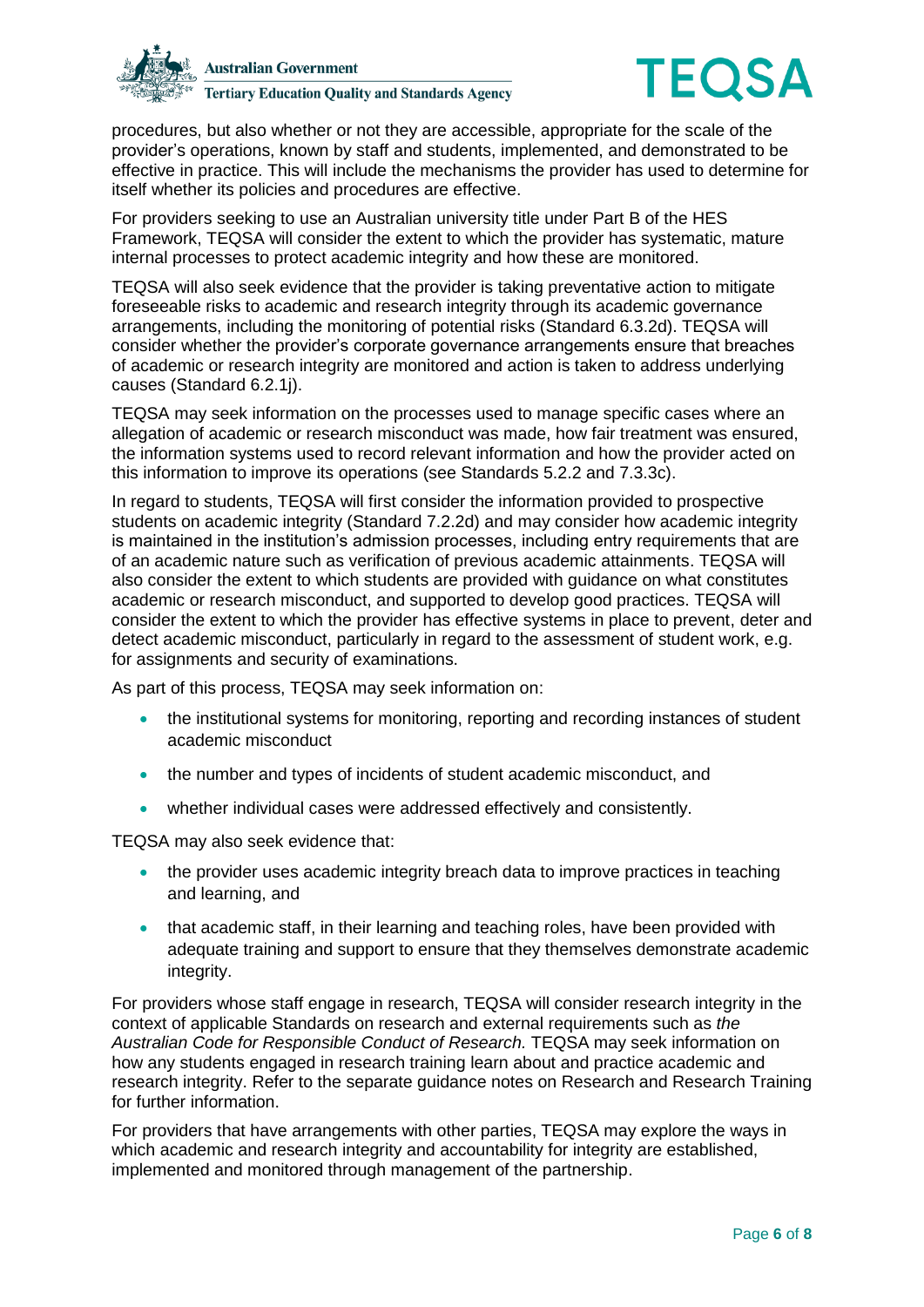



Finally, TEQSA may examine the security of institutional data systems and the controls that are in place to prevent unauthorised access to them (Standard 7.3.3b).

## Scope of assessments

If, as a result of considering the provider's operations, TEQSA is satisfied that the management of academic and research integrity is as required by the HES Framework and that the provider demonstrates knowledge and capabilities in the management of academic and research integrity, TEQSA's confidence in the provider's ability to meet the Standards may increase.

TEQSA accepts that any provider will experience occurrences of academic or research misconduct. It expects each provider to have systems and processes in place to minimise the number of cases and to handle individual matters. If concerns are raised over the provider's capabilities to control academic integrity risks or to address internal breaches of academic integrity, TEQSA may need to explore the extent to which these concerns reflect any systemic difficulties of the provider. In determining the need or otherwise to explore further, TEQSA will take account of the scale and scope of the provider's activities.

#### Resources and references

Bretag, T., Mahmud, S., Wallace, M., Walker, R., James, C., Green, M., East, J., McGowan, U. and Partridge, L., (2011), *Core elements of exemplary academic integrity policy in Australian higher education*', *International Journal for Educational Integrity*, Vol. 7 No. 2, pp. 3–12, [<https://www.ojs.unisa.edu.au/index.php/IJEI/article/viewFile/759/574>](https://www.ojs.unisa.edu.au/index.php/IJEI/article/viewFile/759/574).

International Center for Academic Integrity (2014), *Fundamental Values Project*, [<http://www.academicintegrity.org/icai/resources-2.php>](http://www.academicintegrity.org/icai/resources-2.php).

Monash University (2013), *Student Academic Integrity Policy*, Monash University Policy Bank, [<http://www.policy.monash.edu.au/policy-bank/academic/education/conduct/student](http://www.policy.monash.edu.au/policy-bank/academic/education/conduct/student-academic-integrity-policy.html)[academic-integrity-policy.html>](http://www.policy.monash.edu.au/policy-bank/academic/education/conduct/student-academic-integrity-policy.html).

National Health and Medical Research Council, the Australian Research Council and Universities Australia (2007, under review), *Australian Code for the Responsible Conduct of Research*, [<https://www.nhmrc.gov.au/guidelines-publications/r39>](https://www.nhmrc.gov.au/guidelines-publications/r39).

National Research Council of the National Academies (2002), *Integrity in Scientific Research: creating an environment that promotes responsible conduct*, Washington: The National Academies Press, [<http://www.nationalacademies.org/hmd/Reports/2002/Integrity](http://www.nationalacademies.org/hmd/Reports/2002/Integrity-in-Scientific-Research-Creating-an-Environment-That-Promotes-Responsible-Conduct.aspx)[in-Scientific-Research-Creating-an-Environment-That-Promotes-Responsible-](http://www.nationalacademies.org/hmd/Reports/2002/Integrity-in-Scientific-Research-Creating-an-Environment-That-Promotes-Responsible-Conduct.aspx)[Conduct.aspx>](http://www.nationalacademies.org/hmd/Reports/2002/Integrity-in-Scientific-Research-Creating-an-Environment-That-Promotes-Responsible-Conduct.aspx).

*Singapore Statement on Research Integrity* developed as part of the 2nd World Conference on Research Integrity (2010), [<http://www.singaporestatement.org>](http://www.singaporestatement.org/).

TEQSA (2016), *Explanations of terms in Part A of the HES Framework 2015*, [<http://www.teqsa.gov.au/explanations-hes-framework-terms>](http://www.teqsa.gov.au/explanations-hes-framework-terms).

United Nations Educational, Scientific and Cultural Organisation (UNESCO) and Council for Higher Education Accreditation (CHEA) (2016), *Advisory Statement for Effective International Practice. Combatting Corruption and Enhancing Integrity: A Contemporary Challenge for the Quality and Credibility of Higher Education, <*http://www.chea.org/userfiles/PDFs/advisory-statement-unesco-iiep.pdf*>*.